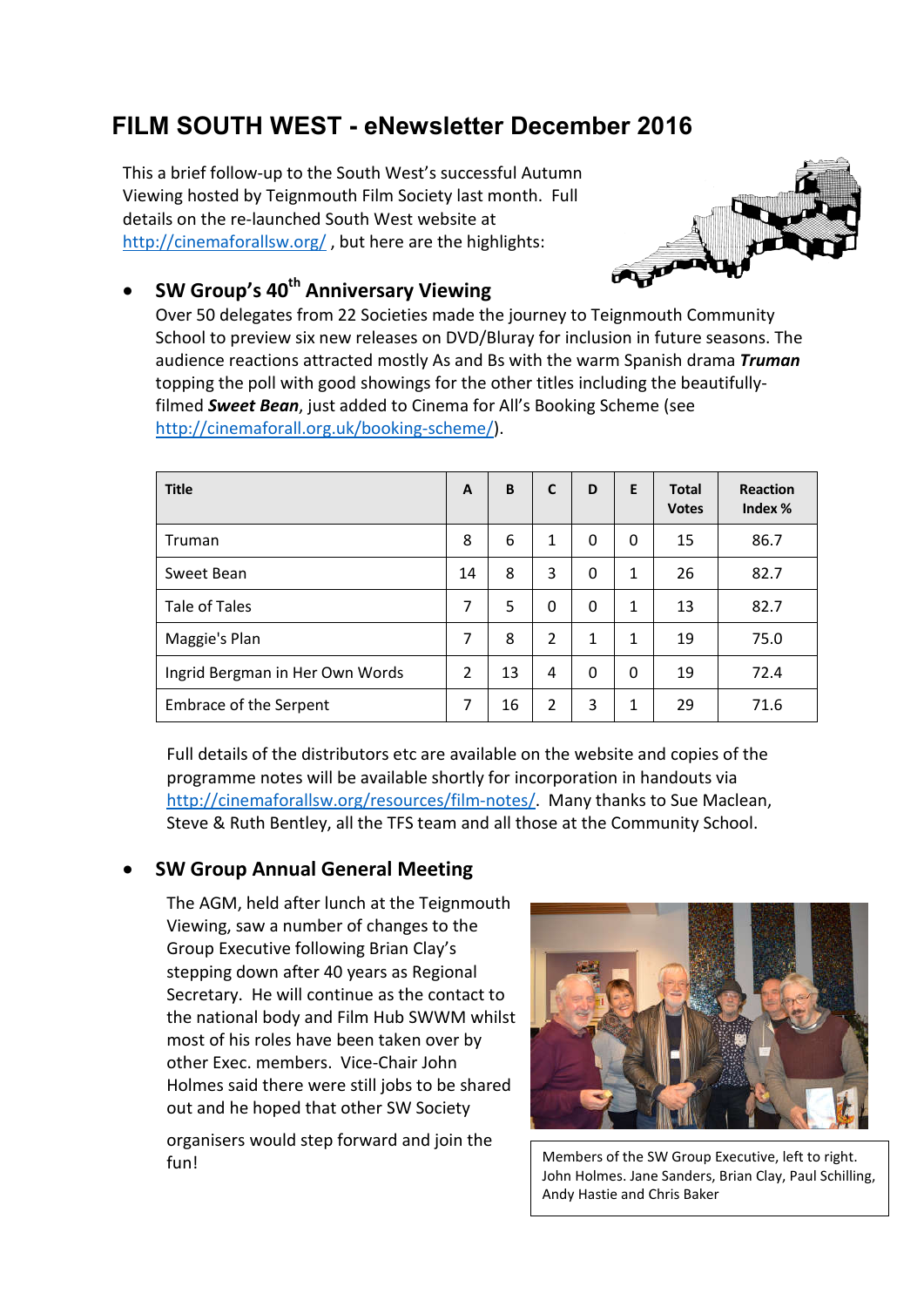Treasurer Chris Baker reported that the Group had added a new state-of-the art Canon digital projector for start-up screenings and hire by CforA members which was being used for the previews in the Drama Studio that day with impressive results. The Group continued to be grateful to the Film Hub SWWM for help in funding the Viewing Sessions during the year as well as the travel bursaries to film events that had been taken up by a numbers of members.

# **40th Anniversary Celebrations**



The Viewing provided an opportunity to celebrate its 40 years of activity supporting and starting up film societies in the South West. Brian Clay outlined the development of the Group from the Viewing Session in Dorchester in November 1997, through many other viewings, film events and training days to the present day. In that time the number of societies and

community cinemas in the region had grown from around 20 to over 75, many of which had been launched with help and advice from the Group. Brian's lasting memories were meeting "all the great people throughout the South West who shared a passion for World Cinema and the fun of bringing it to a wider audience". The anniversary was also marked by a large decorated cake arranged by Jane Sanders by a local cake-maker in Shipham.

#### **OTHER NEWS**

#### **BFI Neighbourhood Cinema Equipment Fund**

The Members' Forum at the AGM included a reminder that the Equipment Fund was re-opening for applications from **28th November 2016** providing a great chance to obtain some brand new equipment; be it a full screening set, chairs and blackouts or to replace broken or old equipment. Applicants need a BFI Neighbourhood Cinema profile to apply for the fund which can be obtained from

http://www.bfi.org.uk/neighbourhoodcinema/user/register?venue=add. For further advice, contact Cinema For All: info@cinemaforall.org.uk or call 0114 2210314.

A number of SW venues have benefited from the fund so why not have a go! The closing date for receipt of applications will be **16 January 2017.**

#### **SW Website – send us your news!**

The re-launched South West website at http://cinemaforallsw.org/ is now fully operational and looking to be the hub for news and views for all Cinema for All South West members. Any items on special events, popular titles, success with funding applications etc. are welcome – send to admin@cinemaforallsw.org with photos if possible. We are also planning to re-launch the Film South West newsletter in the New Year so all contributions will be welcomed!